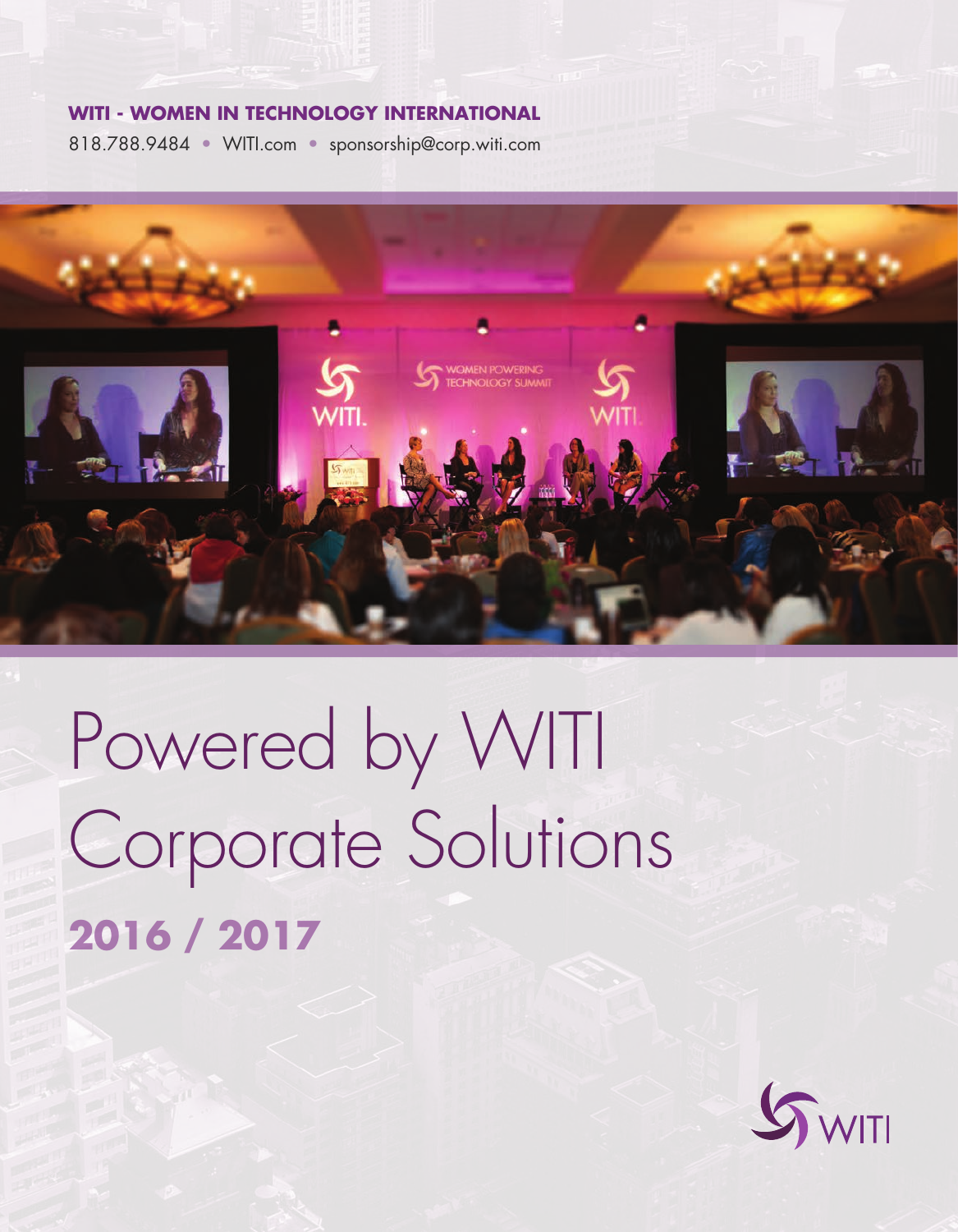

OFFICE: 818.788.9484 • FAX: 818.788.9410

### **WITI Corporate Membership Packages**

WITI is the premier global organization helping tech-savvy women attain their professional goals. Our mission is to empower women worldwide to achieve unimagined possibilities and transformations through technology, leadership and economic prosperity. WITI Corporate Memberships are designed to help your company:

- Increase the number of female hires at all levels.
- Improve your retention rate.
- Increase your brand and market exposure to a global community of women in technology.
- Provide leadership training and recognition.
- Provide our partners statistics and reporting on engagement.

|                                           | <b>DIAMOND</b> | <b>PLATINUM</b> | <b>GOLD</b>    | <b>SILVER</b>  |
|-------------------------------------------|----------------|-----------------|----------------|----------------|
| <b>Annual Subscription Rates</b>          | \$100,000      | \$60,000        | \$30,000       | \$15,000       |
| <b>WITI Memberships</b>                   | Unlimited      | 200             | 100            | 40             |
| <b>Company Branded Webinars</b>           | 10             | $\overline{4}$  | $\overline{2}$ | 1              |
| Job Postings                              | Unlimited      | 60              | 25             | 10             |
| Newsletter Sponsorships                   | 12             | 6               | $\overline{4}$ | $\overline{2}$ |
| Web Banner on WITI.com                    | 12 Months      | 9 Months        | 6 Months       | 3 Months       |
| Company Profile Page on WITI.com          | $\checkmark$   | $\checkmark$    | $\checkmark$   | $\checkmark$   |
| Reports: Branding, Reach, Participation   | Quarterly      | Annual          |                |                |
| Access to WITI Resume Database            | $\checkmark$   | $\checkmark$    |                |                |
| Strategy Call with WITI Consultant        | Monthly        | Quarterly       | Annual         |                |
| Licensed Use of "Powered by WITI"         | $\checkmark$   | $\checkmark$    | $\checkmark$   | $\checkmark$   |
| Company Logo on WITI.com                  | $\checkmark$   | $\checkmark$    | $\checkmark$   | $\checkmark$   |
| Discounts on Individually Priced Services | $\checkmark$   | $\checkmark$    | $\checkmark$   | $\checkmark$   |
| Company Spotlights and Editorials         | $\checkmark$   | $\checkmark$    | $\checkmark$   | $\checkmark$   |
| <b>Targeted Advertising</b>               | $\checkmark$   | $\diagup$       | $\checkmark$   | $\checkmark$   |
| Strategic Recruitment and Retention       | $\checkmark$   | $\checkmark$    |                | $\checkmark$   |